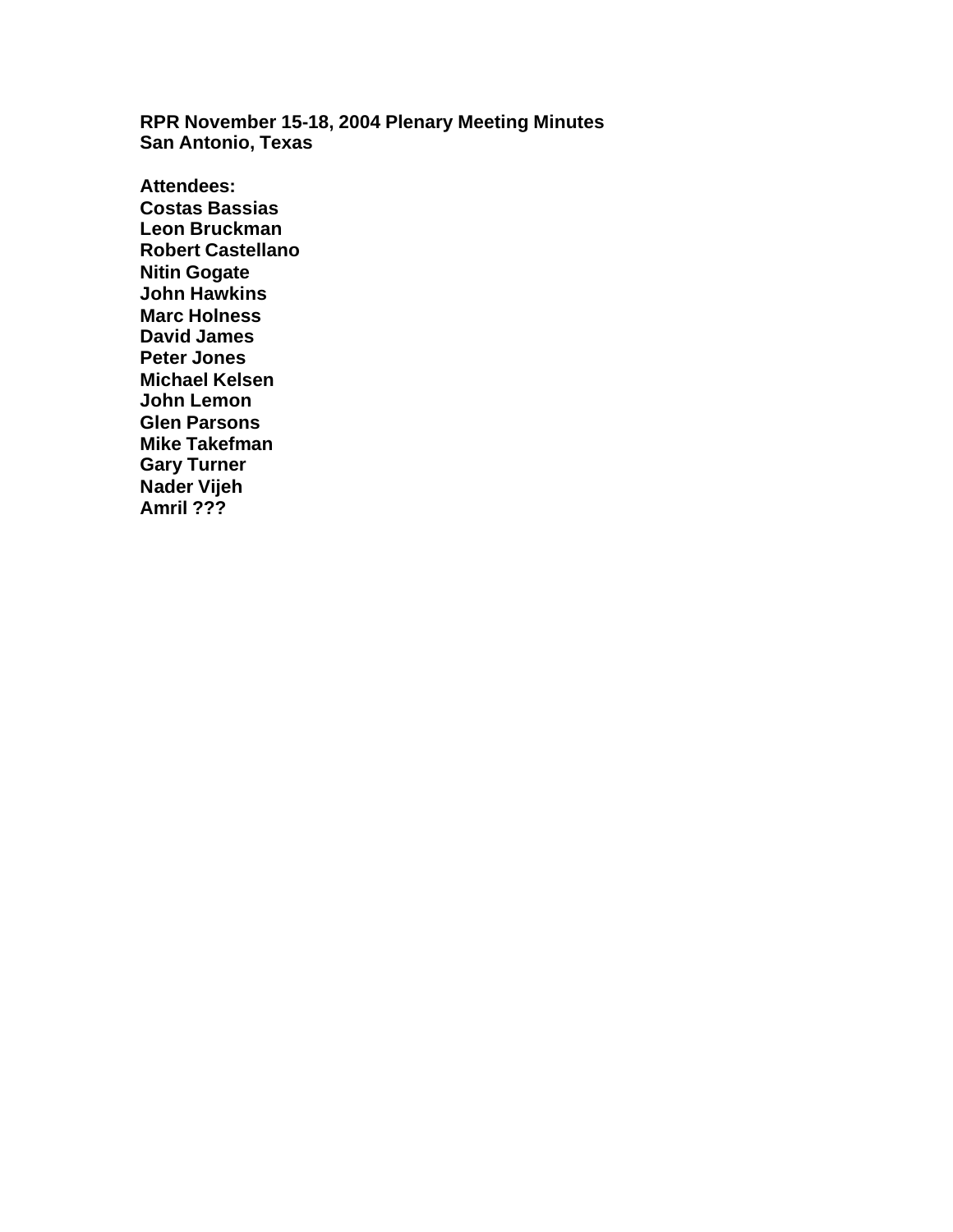**Monday November 15, 2004**

**13:30 Meeting started**

- **13:57 Opening Presentation by the Mike Takefman**
	- **Patent statement presented by the Chair**
	- **Schedule call called**
		- ß **2004Dec Conference call**
		- ß **2004Jan Interim Session in Ottawa**
		- ß **(teleconferencing facilities provided)**
- **14:02 Motion #1:**
	- **Approval of agenda**
	- **M-Lemon, S-Jones**
	- **passed w/o dissent**
- **14:03 Motion #2:**
	- **Move to confirm the approval of the SABSG PAR and 5 Criteria from the Ottawa Interim session.**
	- **M-Jones, S-Hawkins**
	- **passed w/o objection**
- **14:11 Maintenance Procedure by John Lemon Filename: jl\_maint\_01.pdf**
	- **Voting is deferred till Thursday, for review time**
	- **No objections raised**
- **15:21 Operation of 802.17B by Mike Takefman Filename: mt\_op\_01.pdf**
	- **Voting considerations discussed, with two possibilities**
	- **Operate in task force, with WG binding decisions**
	- **Operate with working group voting**
	- **Will consider formally at the plenary**
- **16:01 Presentation of 802.1 PARs Norm Finn Filename: no slides presented** 
	- **Group expressed a few concerns on 802.1aj PAR**
	- **This appeared to be very 802.3 centric**
	- **Why is this an admendment? It looks like distinct work.**
- **17:01 PARs from other then 802.1 Mike Takefman url to slides:**
	- **Review of 802.3 Congestion Management Protocol**
	- **Group felt that the 802.1 dependency should be listed**
- **18:00 Recess**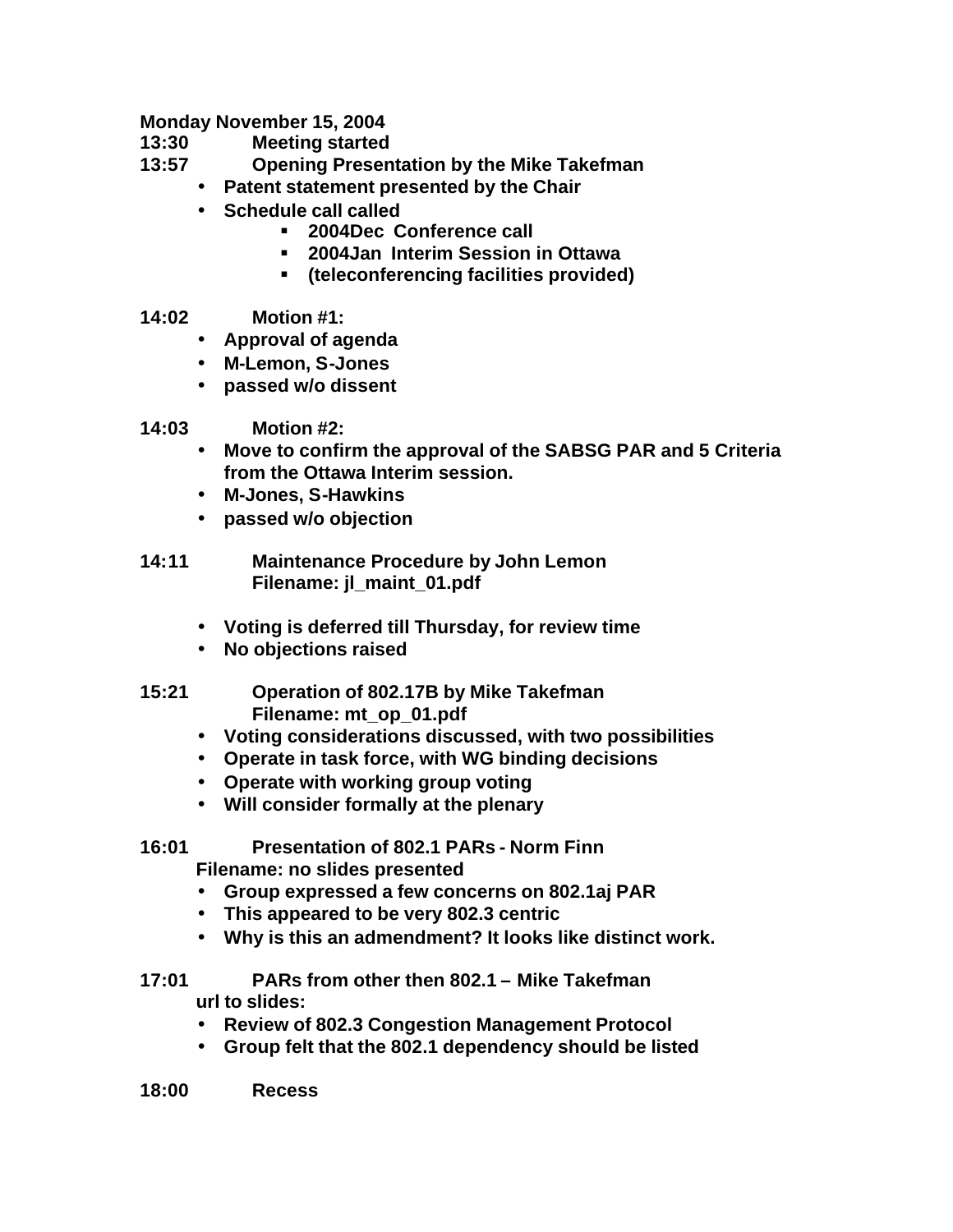**Tuesday November 16, 2004**

- **8:38 Motion #3:** 
	- **Accept the Tuesday agenda**
	- **M-Takefman, S-Lemon**
	- **Approved w/o dissent**

**8:40 SAS Overview by Marc Holness**

**Filename: mh\_sas\_overview\_01.pdf**

- **Leon notes that some things change, and may need thought:**
- **Concern: does this introduce reordering possibilities?**
- **Concern: does this introduce uncertainty in BW allocations (no longer is this just flooding or local traffic)**
- **9:30 SAS Requirements Round 1 by Mike Takefman Filename: mlt\_req\_01.pdf**
	- **Discussed requirements, deferred decisions**
- **9:50 SAS Interworking options by Marc Holness Filename: mh\_interwork\_01.pdf**
	- **Presented the summary of three option**
	- **Mike Takefman expressed concern that local(da) is involved in all three proposals, and it might be hard to migrate into the bridge.**
	- **There could be an issue on whether 4-address extended formats could be excluded by some/all of the proposals.**
	- **Thoughts for comparison:**
	- **Efficiency of local ==> remote**
		- o **Mike pointed out that we did this on a host for simplicity**
		- o **Could do the same thing, regardless of destination**
		- o **Question: Is there a need to have dynamic SAS-capable properties? Probably not, but food for thought.**
- **13:05 Meeting restarts**

**Adjusted Agenda shown given the duration of presentations**

**13:06 Response to 802.1aj PAR - Mike Takefman Filename: 802\_1\_PAR\_1.pdf**

- **Minor changes, some discussion on whether the example of a**
- **SONET/SDH regenerator was the best choice. The end result**
- **is that it is a box that people there might know and hence**
- **understand**

**13:21 Motion 4:**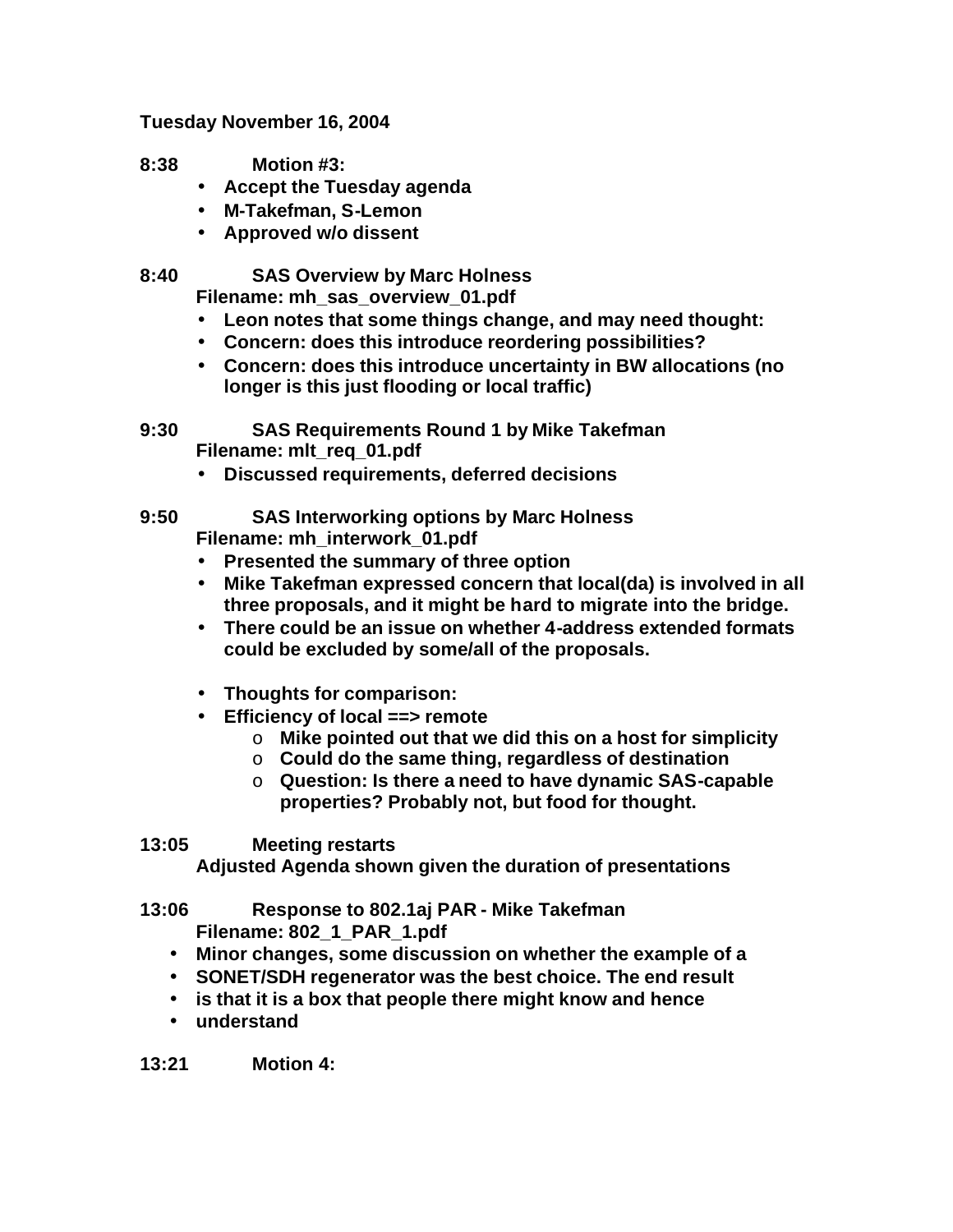- **Move to Forward the response to 802.1aj PAR as written in 802\_1\_PAR.doc.**
- **Mover:Lemon Second:Jones**
- **Unanimous**
- **13:25 Topology Signalling / Efficient Multicast by Peter Jones filename: pj\_SAStopo\_01.pdf**
	- **Discussion on safety / race conditions during topology changes.**
	- **Discussion on Multicast service and transmission scope, questionas to whether this needs to be standardized or not.**
- **14:00 Reserved Group address method of SAS interworking By Marc Holness**
	- **Filename: mh\_rga\_sas\_interworking\_01.pdf**
	- **Question on whether the group address will leak out of the ring**
	- **Discussion on whether the extended frame format is always used.**
		- **It is not used for local to local although it requires**
		- ß **SAS to have the topology database inside the SAS layer**
		- $\blacksquare$  in order to make the determination.
	- **Action: Need to study what a SAS capable host sends out for a broadcast multicast ARP/OSPF announcement.**
	- **Further issues to be discussed, what to do about 4 address invocations of MA\_DATA.request**
- **15:00 SAS and VLANs by Robert Castellano Filename: rc\_sasvlan\_01.pdf**
	- **Noted that the RPR ring is no different from a yellow coax ethernet in terms of the vlan learning etc.**
	- **Action: What is the official point of view with hosts attaching to vlan trunk ports and dealing with vlans directly.**
	- **Discussion on whether MAC A can be on two different boxes and whether the errors described are "real life" or not.**
	- **Action: how does one handle default vlan configuration by SAS**
- **15:50 Local Addresses and SAS by Robert Castellano Filesname: rc\_saslocal\_01.pdf**
	- **Action: does SAS \*have to\* be VLAN aware, or is a SAS layer without VLAN support legal.**
	- **Action: coupling between SAS database and Bridge Database ie FID versus VID in lookup.**

## **16:30 Response to 802.3ar PAR - Mike Takefman Filename: 802\_3\_PAR.pdf**

• **Discussion around item 13 of the PAR and whether dot 1 is actually doing work and whether the yes box should have been ticked.**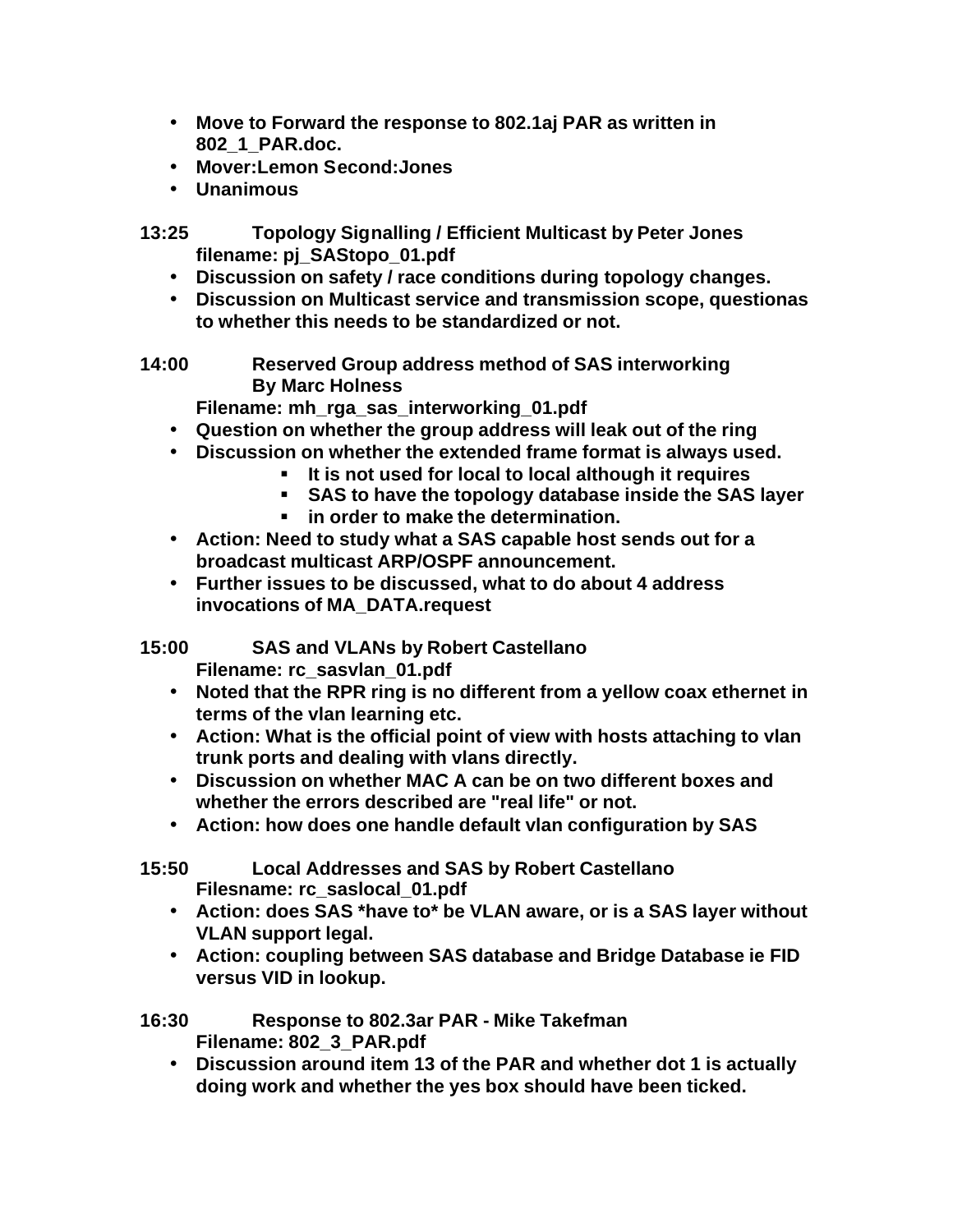- **16:45 802.3 representatives arrive to discuss 802.3ar Ben Brown and Bob Grow represented 802.3ar**
- **17:45 Resumption of Response to 802.3ar Mike Takefman Motion 5:** 
	- **Move to Forward the response to 802.3ar PAR as written in 802\_3\_PAR.doc.**
	- **Move :Lemon Second:Jones**
	- **Unanimous**

**18:00 Recess**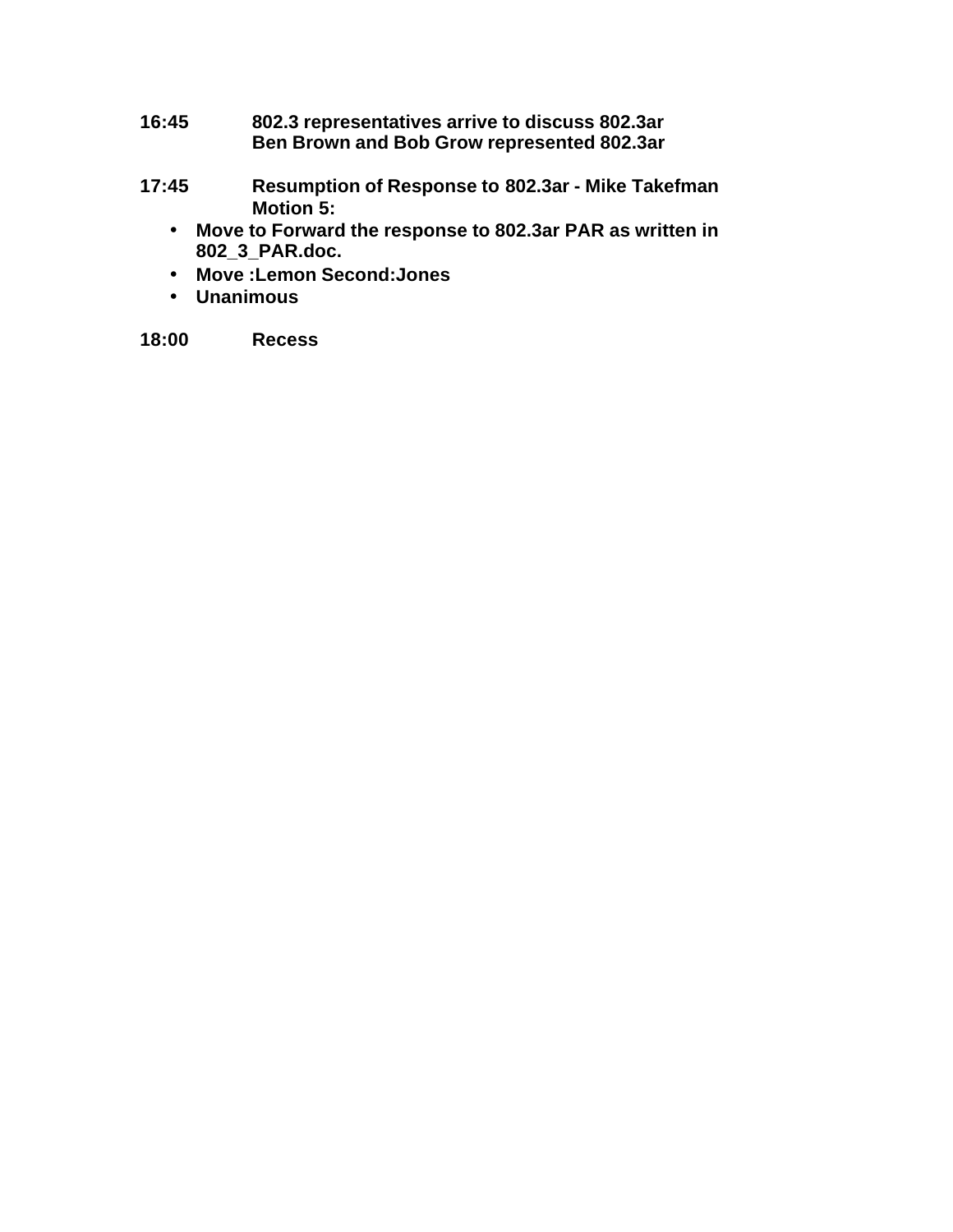**Wednesday November 17, 2004**

- **8:45 Call to Order**
	- **Adjusted Agenda given lack of PAR questions and previous days agenda.**
	- **Motion 6**
	- **Approval of the agenda**
	- **Move: Takefman, Second: Lemon**
	- **Unanimous**

**8:52 Ringlet Selection Method by Nitin Gogate Filename: ng\_sas\_rs\_01.pdf**

- **Discussion on reorder and strict traffic, and it cannot ever occur, which is consistent with 802.17**
- **Discussion on whether relaxed traffic can be reordered only in the case of topology change. This is consistent with what dot17 does today. Some views expressed on both sides.**
- **Discussion on whether any ringlet selection history is required it seems that the main rule is that the same decision has to be made and maintain the state needed to make the decision**
- **Discussion on whether we need to age on TCNs from the bridge layer**
- **Action: consider the effects of end-station moves on the ring**
- **Action: do we need to provide a method for a client aging the database (control primitive of some kind)**
- **Discussion on whether fast aging is needed or just a large hammer (prune\_all) is needed. Intelligent pruning is optional.**

**10:15 RPR MAC and Bridging Interaction Issues by Marc Holness filename: MH\_RPRMAC\_bridge\_issues\_01.pdf**

- **Discussion on whether SAS should deal with 4 addresses or not. There seemed to be concensus that SAS and 4 addresses do not play nicely. Options are: reject 4 address requests; or to detour around SAS is client asks for 4 addresses, if your detour, then to know whether a given frame has SAS is if there is a header bit.**
- **Robert asked to insert the following comment into the minutes "The issue is having backwards compatibility with 802.17-2004 standard which permits clients from sending all 4 addresses and making sure that a SAS capable station does not mistake a 2004-station for having SAS."**
- **11:30 Review of Presentation to 802.1 by Marc Holness**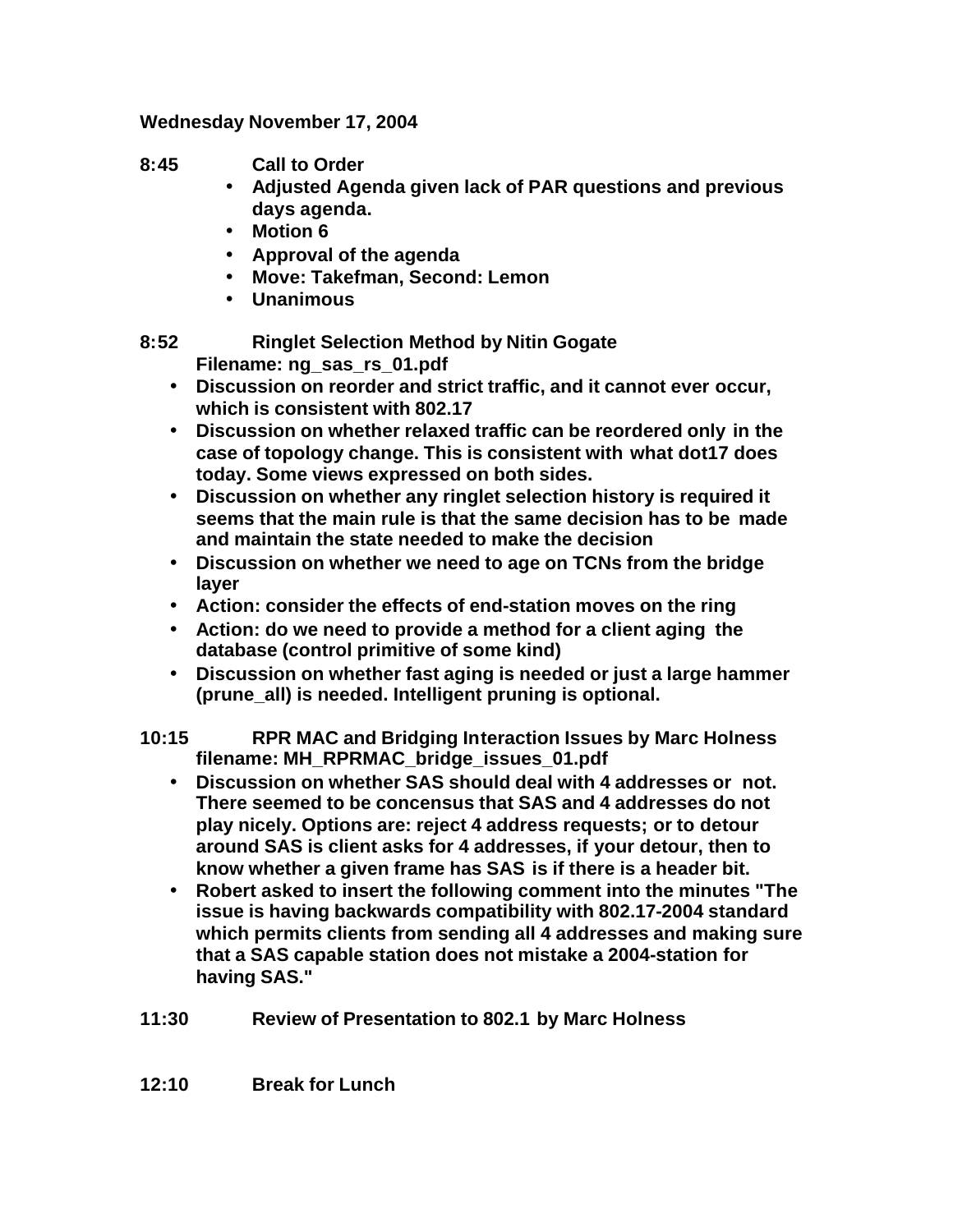- **13:40 SAS and VRRP by Marc Holness filename: mh\_sas\_vrrp\_01.pdf**
	- **One key point is that 802.17-2004 supports a subset of possible VRRP deployments, other deployments would require different techniques.**
- **14:05 RPR Requirements Round #2 by Mike Takefman filename – mlt\_req\_01.pdf**
	- **Much discussion over the first 2 requirements but did reach unanimous concensus on those items**
- **15:15 Travel to Wyndam Hotel to meet with dot1**
- **15:40 Joint Meeting with 802.1 Marc Holness and Mike Takefman representing 802.17 Filename: xyzzy**
	- **A group address is for MAC specific things is in the process of being defined in one of the current 802.1 standards and will be available for use by 802.17b**
	- **The issues highlighted with vlan position and transparency are exactly the issues**
		- o **It might be the case the the vlan position moves deeper in the frame as more 802.1 standards are done**
		- o **It is possible to place 802.1 security below 802.17b but the implications of this have to be thought out carefully**
	- **If all nodes on a ring are from the same service provider then a single association is needed to authenticate stations. Placing security above the MAC does mean that MAC control frames are in the clear.**
	- **Action to determine if this is a security hole or not**
	- **On the issue of frame expansion, Norm Finn gave the opinion that 802.1 was not in control of the size of the frame due to the upper layer stacks doing all sort of encapsulations etc of a base Ethernet frame. That in addition to the overhead from 802.1 shims leads to the requirement that "a lot" of space be available.**
	- **Action to check 802.1 security to see what the size of the shim is (likely 64 bytes).**
	- **Action to check the size of the 802.1ah shim (likely 18 bytes) plus a second CRC is possible**
- **17:45 Continued discussion of Requirements**
- **18:00 Recess**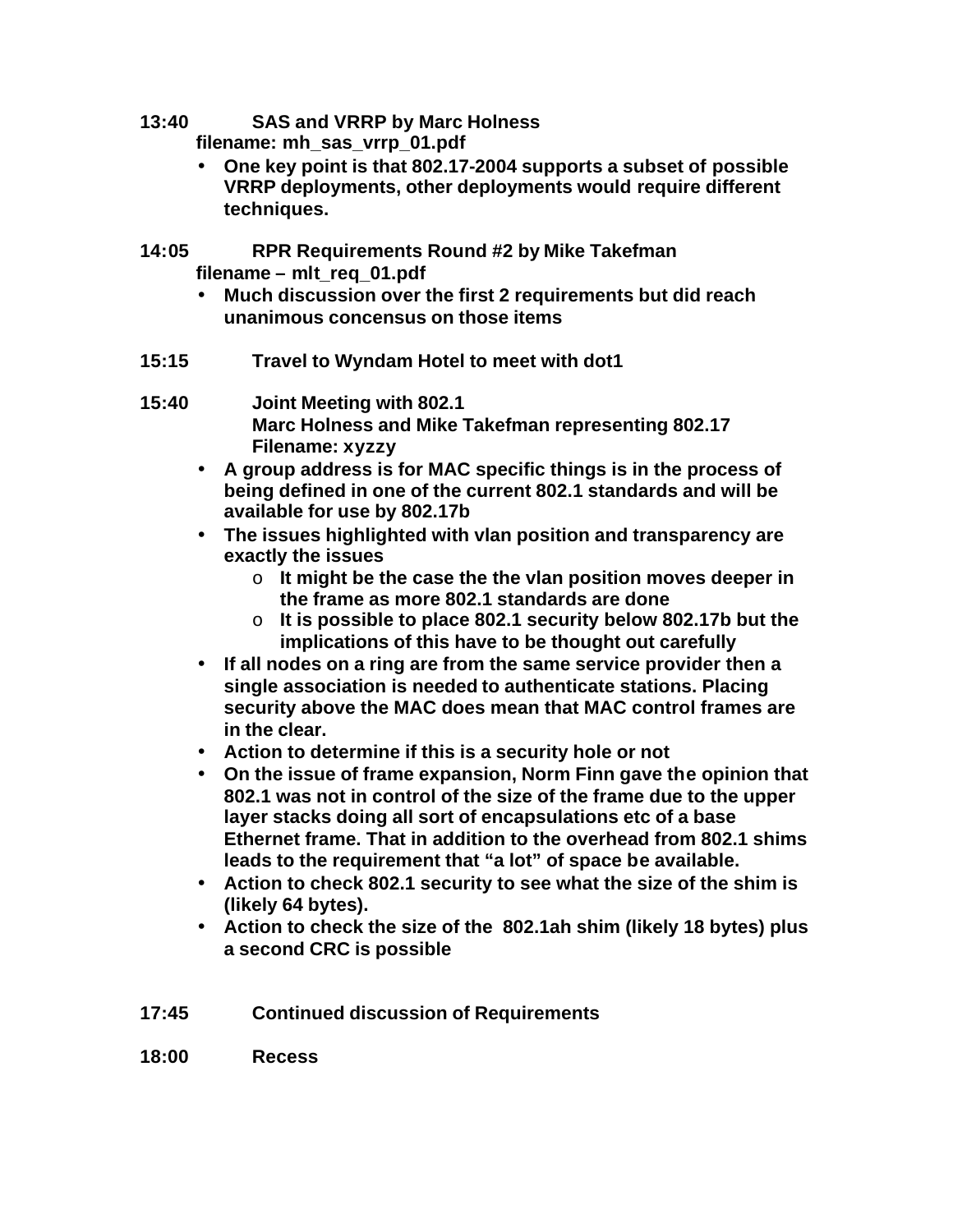**Thursday November 18, 2004**

- **8:30 Call to Order**
- **8:31 Motion #7**
	- **Approval of the agenda**
	- **M-Takefman, S-Lemon**
	- **unanimous**

**8:35 Schedule by Mike Takefman Filename: mlt\_sched\_01.pdf**

- **Purpose is to give the WG milestones**
- **Straw poll agreement that 'schedule 2' is most realistic.**
- **This allows March 2006 RevCom approval.**
- **9:05 Maintenance by John Lemon Filename: jl\_maint\_proc\_02.pdf**
	- **modified process based on discussions with David Law of 802.3**
- **9:20 January Interim Discussion**
	- **Choices: Sacrameto, San Jose, Ottawa, Vancouver, Boston**
	- **Vancouver 802 hosted chosen, to be ratified during motion madness**

**9:45 Motion 8 - Maintenance**

- **Motion: Move to adopt the maintenance process as defined in jl\_maint\_proc\_02.pdf and to authorize John Lemon to create the necessary web pages**
- **Moved: Peter Jones Second: Michael Kelsen**
- **unanimous consent**

**9:52 Motion 9 - Interpretations**

- **Motion: Move to adopt the interpretation process as defined in jl\_maint\_proc\_02.pdf and to authorize John Lemon to create the necessary web pages**
- **Moved: Peter Jones Second: Michael Kelsen**
- **unanimous consent**

## **9:53 Motion 10 – Minutes of Past Sessions**

- **Motion: Move to approve the minutes of the following sessions: July 2004, October 2004 and its teleconferences.**
- **Moved: John Lemon Second: Peter Jones**
- **unanimous consent**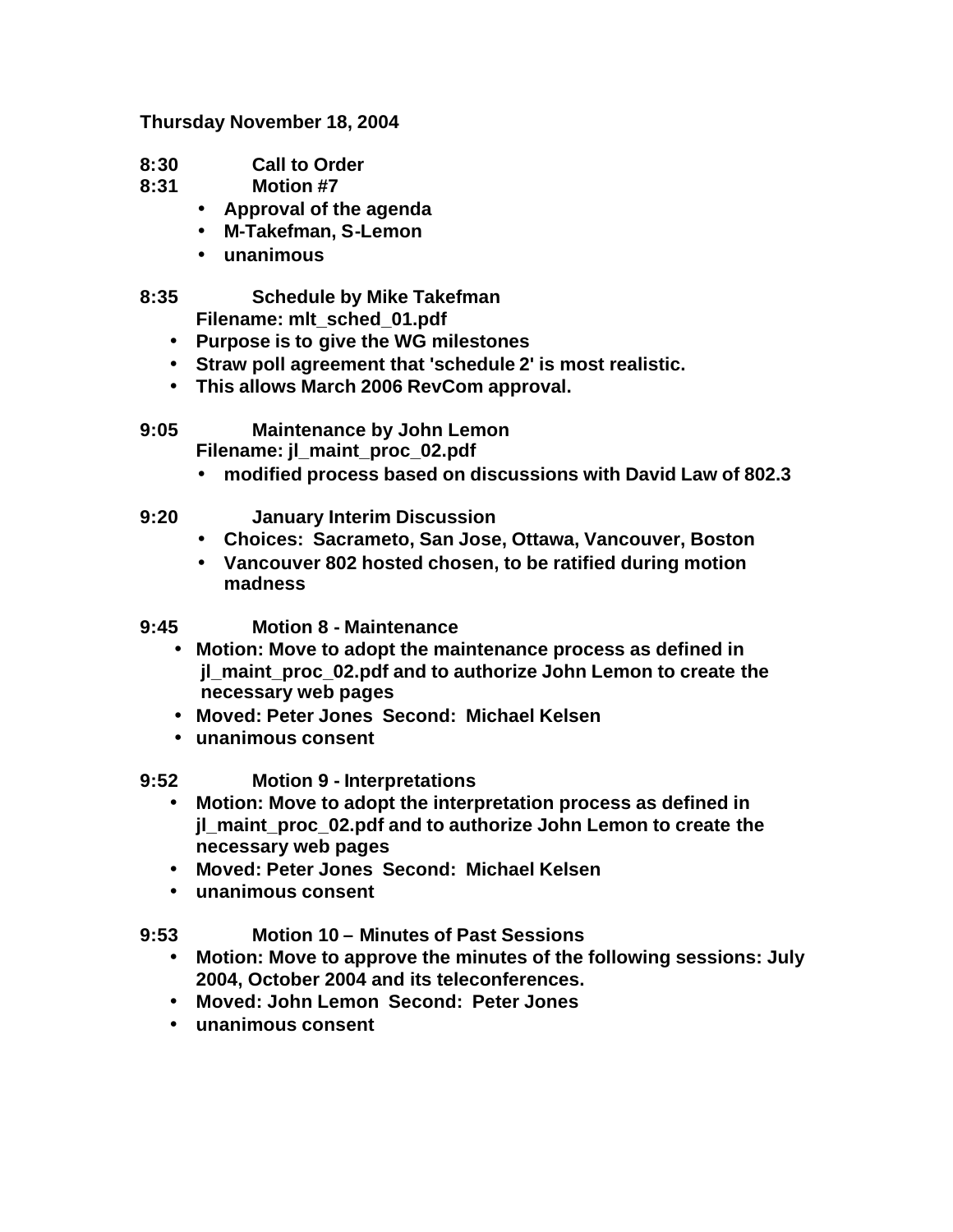**9:56 Motion 11 - .17b PAR to EC**

- **Motion: Move to request the 802 EC to forward the PAR for 802.17b to NESCOM.**
- **Moved: Marc Holness Second: Gary Turner**
- **unanimous consent**

**10:20 Motion 12 - interim in Vancouver**

- **Move to hold an 802.17 Interim Session as part of the 802.3 Interim Session in Vancouver on January 25/26/27 and to authorize the group to progress the 802.17b project.**
- **Moved: Glenn Parsons Second: Michael Kelson**
- **Y: 4 N: 3 A: 2 motion passes**

## **10:25 Motion 13 - Interim move to Ottawa**

- **Move to change the location of the January Interim Meeting to Ottawa**
- **Moved: Marc Holness Second: Robert Castellano**
- **Y: 5 N: 3 A: 1 motion passes**

**11:01 Motion 14 - conf call**

- **Move to hold an 802.17b conference call on Tuesday Dec 14, 2004 from 12 noon ET to 3pm ET and 4pm to 7pm ET. All presentations to be provided by Dec 12, 2004 11:59pm ET**
- **Moved: Marc Holness Second: Peter Jones**
- **unanimous consent**

**11:03 Motion 15 - conf call**

- **Move to hold an 802.17b conference call on Tuesday Feb 15, 2005 from 12 noon ET to 3pm ET and 4pm to 7pm ET. All presentations to be provided by Feb 13, 2005 11:59pm ET and to authorize the group to progress the project.**
- **Moved: Peter Jones Second: Marc Holness**
- **unanimous consent**

## **11:05 Requirements by Mike Takefman Filenames: mlt\_req\_02.pdf, Requirements\_11-18-04\_01.xls**

- **creation of a detailed list of requirements**
- **we need to determine how we will support bridging (802.1D, Q, ad, ah)**